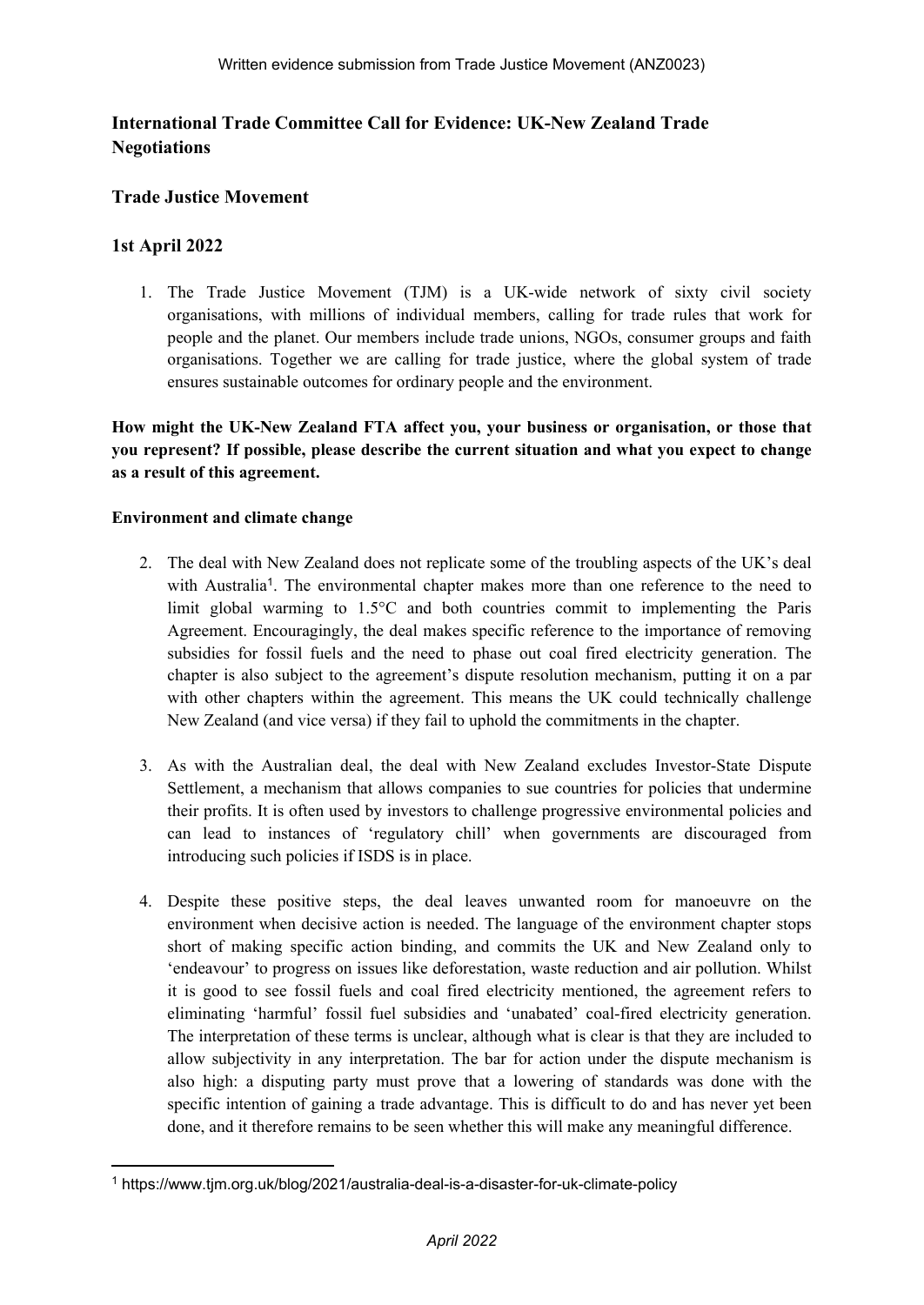- 5. It is also important to recognise that although there are no ISDS provisions in this agreement, given that this deal is regarded as a stepping stone towards CPTPP accession, there is very much a concern that the UK will eventually be party to ISDS provisions under that agreement. It is worthwhile to spell out the disastrous implications for environmental and climate policy this could have; ISDS allows firms to sue governments for policies which harm their profits, and while the aim is to mitigate against unreasonable and unpredictable government behaviour, in practice, ISDS has been used to challenge all sorts of important environmental regulations, including: the phase-out of coal-fired power stations, water pollution controls in Germany, a ban on fracking in Canada, and various regulations on mining in East Asia and South America.<sup>2</sup> There is a risk that ISDS is used to challenge new regulations which are essential for fighting climate change. the Government would have to seek explicit side-letters in CPTPP to be exempt, and they have not committed to this.
- 6. The impact assessment predicts an increase in transport emissions of 50%.<sup>3</sup> The Government dismisses this as "small when compared to UK production emissions", and has made no attempt to mitigate this effect. The United Nations Framework Convention on Climate Change (UNFCCC) [says](https://unfccc.int/news/cut-global-emissions-by-76-percent-every-year-for-next-decade-to-meet-15degc-paris-target-un-report) that cuts of 7.6% per year for at least eight years will be needed to avoid the worst of climate change.

### **Agriculture**

- 7. There have been several worrying aspects of the impact of free trade agreements on New Zealand's dairy industry in recent years which provide helpful context for understanding the impact such agreements can have. After the signature of its Free Trade Agreement with China in 2008, New Zealand experienced rising dependency on dairy exports to the Chinese market. These increased exports to China are commonly hailed as the main outcome of the New Zealand-China FTA: exports to China grew 270% from 2008 to 2013, and milk powder by 908%.<sup>4</sup>
- 8. This massive expansion of dairy exports has necessitated the expansion of troubling practices to support NZ farmland. This has frequently been on a scale where legal action has been required to slow expansion.<sup>5</sup> Grass production is stretched with heavy use of nitrate and phosphate fertilisers, and supplemented with significant amounts of palm kernel expeller. New Zealand is the largest importer in the world of the latter, importing 'an estimated two million tonnes per year' to support its expanded dairy industry despite evidence showing that palm oil plantations are destroying protected rainforests and other habitats.<sup>6</sup> Greenpeace have described this as 'effectively outsourc[ing] environmental costs onto some of the most diverse remaining forests and species in the world'. With regard to phosphate, New Zealand imports huge quantities of it from disputed Western Sahara, a practice which has been the subject of

<sup>2</sup> [https://www.citizen.org/wp-content/uploads/egregious-investor-state-attacks-case-studies\\_4.pdf](https://www.citizen.org/wp-content/uploads/egregious-investor-state-attacks-case-studies_4.pdf) 3

https://assets.publishing.service.gov.uk/government/uploads/system/uploads/attachment\_data/file/105 7311/uk-new-zealand-free-trade-agreement-impact-assessment.pdf

<sup>4</sup> Kelsey (2017). See: https://quakers.nz/deepen-ako-atu-an%C5%8D/quaker-lectures

<sup>5</sup> https://www.ruralnewsgroup.co.nz/dairy-news/dairy-general-news/dairy-conversion-hits-legal-wall

<sup>6</sup> https://www.greenpeace.org/aotearoa/press-release/report-shows-nz-dairy-linked-to-illegalindonesian-palm-oil-plantations/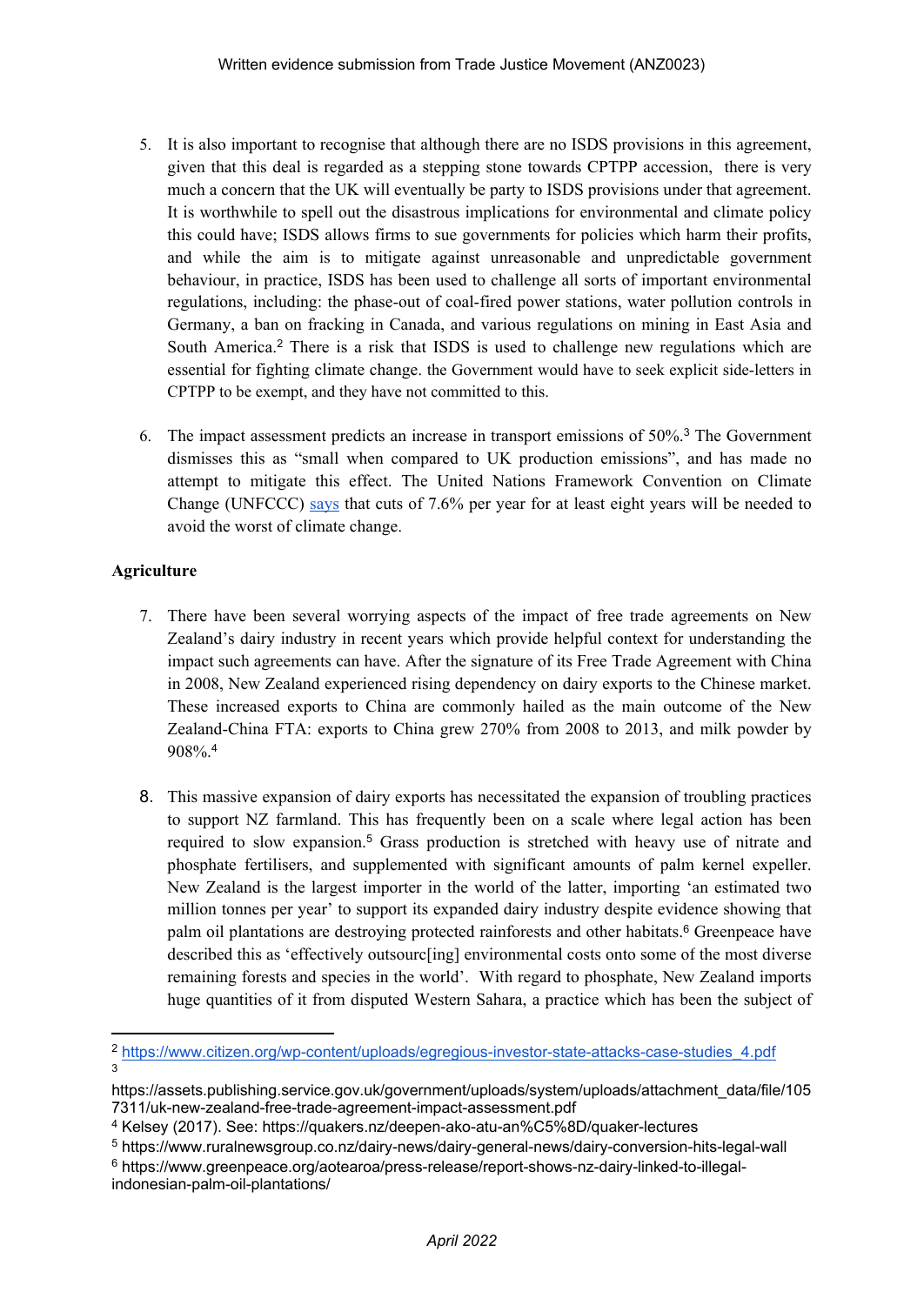extensive criticism from human rights groups. By importing the phosphate from Morocco, whose claim to the territory is widely disputed, NGOs have described that "New Zealand stands alone now as the main funder of the illegal occupation... They are buying stolen goods."<sup>7</sup> In recent years, Australia, American, Canadian and other companies have ceased their trade in the phosphate from the region, while New Zealand remains intensely reliant on it. New Zealand's national herd, currently around 6.6 million in a country with a population of around 5 million, has caused significant environmental health problems in the country. 2013 data showed that it was unsafe to enter 60% of New Zealand's water.<sup>8</sup> It is worth noting that studies have suggested there was 'no observable impact on GDP per capita' as a result of the NZ-China FTA.<sup>9</sup> All of these impacts on agriculture are helpful in understanding the prevalent notion that trade liberalisation in these areas will inevitably bring increases in standards and welfare.

#### **Labour rights**

- 9. It is important that the UK's future trade and investment agreements uphold workers' rights, decent jobs and fair pay, not just in the UK but worldwide. Some of the expansions in the dairy industry described in the previous chapter have also led to poor labour conditions for workers; a 2017 report on farming conditions for migrant workers there highlighted significant 'concerns about health and safety, and employment standards', including 20 hour days and extensive exposure to chemicals used for weed spraying with no protective equipment. <sup>10</sup> It has been highlighted frequently that New Zealand has not ratified two core ILO conventions – those on freedom of association and child labour - and the agreement does not provide any measures to enforce ratification of these measures. Indeed, the language used in the labour chapter does not contain binding commitments to improve workers rights, and has been criticised by the TUC as 'not contain[ing] adequate measures to enforce working people's rights'.<sup>11</sup>
- 10. Investment protection provisions could also impact labour rights, which must be noted in light of any potential future accession to CPTPP. There are a limited number of known ISDS cases challenging labour regulations, however, such challenges are possible. For example, when Egypt raised its minimum wage, which had previously been kept unsustainably low by the Mubarak regime, it was sued by French multinational Veolia. Although the government won on this occasion, the case took six years, and whilst the cost to the government was not publicised, it is likely to have been in the region of US\$8 million.<sup>12</sup>

#### **Other areas**

<sup>7</sup> https://www.stuff.co.nz/business/farming/105947470/precious-rock-new-zealand-is-accused-ofstealing-from-the-sahara

<sup>8</sup> https://www.economist.com/asia/2017/11/16/dairy-farming-is-polluting-new-zealands-water <sup>9</sup> https://www.otago.ac.nz/economics/otago709660.pdf

<sup>10</sup> https://www.business-humanrights.org/en/latest-news/new-zealand-new-report-reveals-unsafework-conditions-for-filipino-workers-on-farms/

<sup>11</sup> https://www.tuc.org.uk/news/uk-new-zealand-trade-deal-lacks-important-protections-workers-saystuc

<sup>12</sup> [https://www.citizen.org/wp-content/uploads/egregious-investor-state-attacks-case-studies\\_4.pdf](https://www.citizen.org/wp-content/uploads/egregious-investor-state-attacks-case-studies_4.pdf)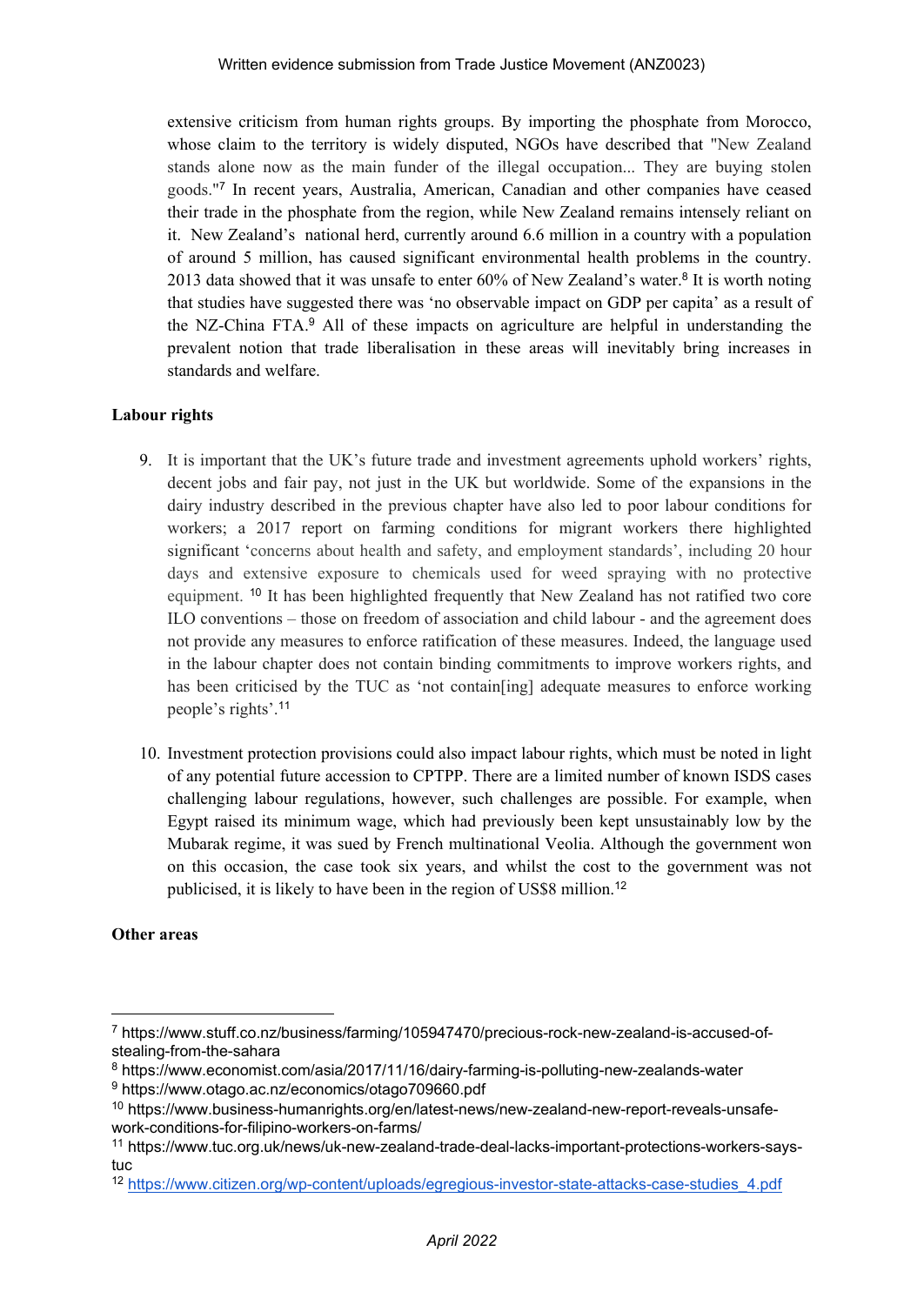11. Outside of these chapters, there are other areas of concern. Provisions on intellectual property have been bolstered, which is likely to reduce technology transfer, in direct contradiction with the UNFCCC finding that this is a priority.<sup>13</sup> The procurement chapter permits commissioning bodies to take environmental considerations into account; however, it bans local content requirements, provisions which would otherwise allow the government to ensure that the transition to a low-carbon economy doesn't negatively impact on workers in carbonintensive industries. The TUC have described the deal as 'leav[ing] public services exposed to privatisation and profiteering.'<sup>14</sup> Extension of patent terms is of concern because IP protections in trade agreements can undermine international commitments, particularly in areas such as global health and development, and the fight against climate change.

### **How well has the Government communicated its progress in negotiations – and how much has it listened to stakeholders during those negotiations?**

#### **Consultation with civil society**

- 12. We, along with many other stakeholders including NGOs, trade unions and businesses, have been disappointed at the level of communication from DIT when it comes to UK-New Zealand negotiations. Despite being on a DIT 'Thematic Working Group' and signing legallybinding confidentiality agreements, we were not given any prior sight of the UK-New Zealand AiP or FTA, or any meaningful opportunity to comment on the general direction of the deal, let alone specific provisions. We shared the ITC's frustration that despite specific pledges from DIT that they would receive embargoed copies of the agreement prior to publication, the Department failed to follow through on this pledge.<sup>15</sup>
- 13. Updates to both civil society and Parliament have been extremely high-level and lacking in detail. These updates have only covered subjects under discussion, and not what the UK is actually pursuing in these areas, including whether the UK is taking an ambitious or a regressive approach. It is interesting to compare this to the situation in New Zealand. For example, the UK and New Zealand's respective updates on the fifth round of negotiations shows New Zealand providing far more detail and transparency. Our New Zealand partner organisations have complained of secrecy within the Ministry of Foreign Affairs and Trade (MFAT), and a failure to take up recommendations from its Trade for All Advisory Board. Given the important role that the TAC might play, and some of the specific concerns about the UK-New Zealand FTA on food and animal welfare standards, it is essential that the TAC has enforcement powers, and representation of civil society groups.
- 14. In future, civil society must be engaged in all stages of negotiating FTAs. There should be a separate public consultation when the UK has begun any such negotiations including details of the UK's aims for the negotiation, so that individuals and civil society organisations can assess specific provisions of the proposed FTA. With all trade deals, there is a risk that those groups with the most financial interest - such as multinational businesses - have the most

<sup>13</sup> https://unfccc.int/topics/climate-technology/the-big-picture/what-is-technology-development-andtransfer

<sup>14</sup> https://www.tuc.org.uk/news/uk-new-zealand-trade-deal-lacks-important-protections-workers-saystuc

<sup>15</sup> https://committees.parliament.uk/publications/9030/documents/159144/default/